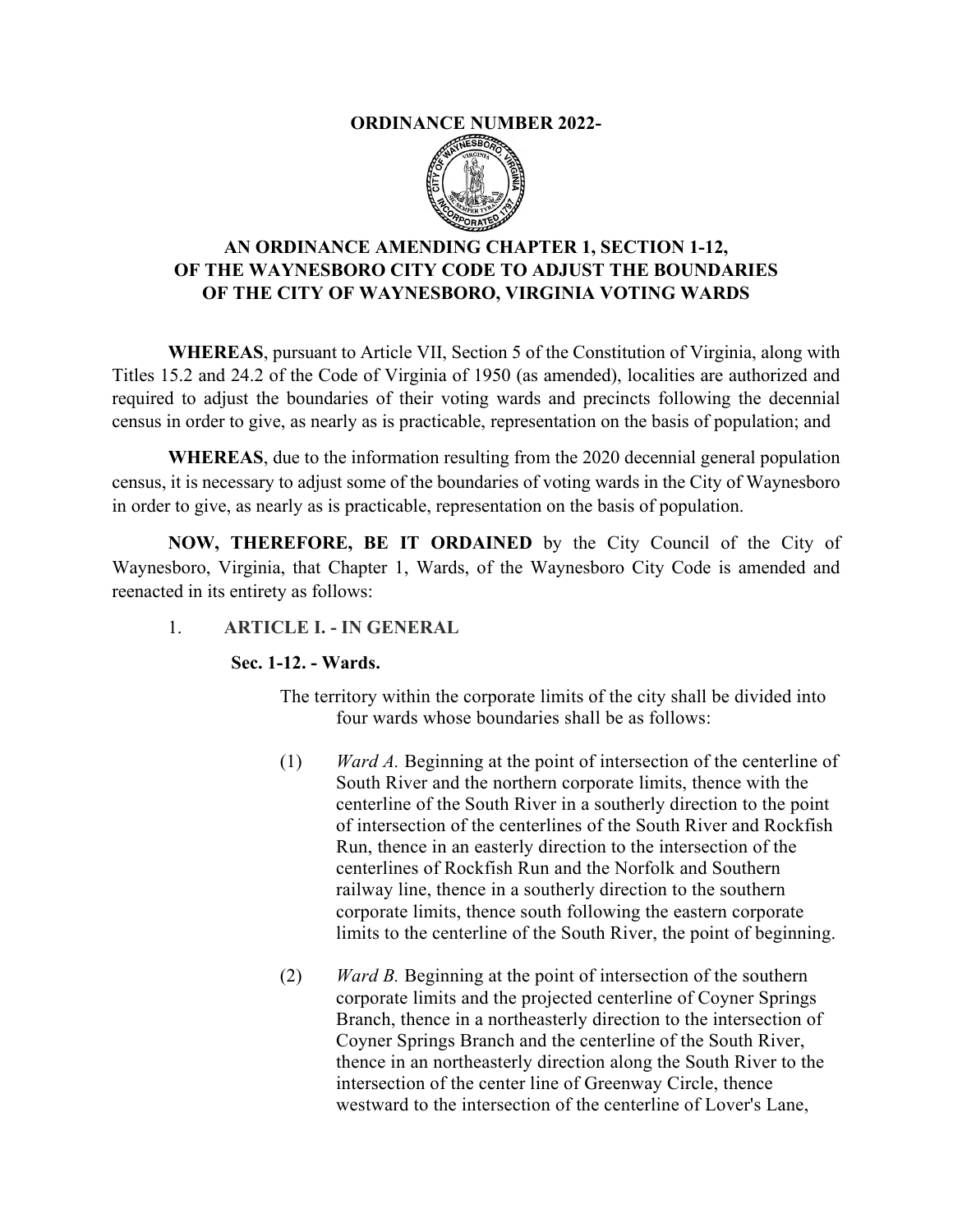thence northward to the intersection of the centerline of Rosser Avenue, thence easterly to the intersection of the centerline of Wayneridge Road, thence northward to the intersection of the centerline of West Main Street, thence eastward on Main Street to the intersection of the centerline of Randolph Ave., thence northerly to the intersection of the centerline of Madison St., thence easterly to an intersection with the centerline of N. Magnolia Ave., thence north to the centerline of the CSX railroad, thence southeasterly along the midline of the railroad to the intersection with the centerline of the South River, thence in a southerly direction to the point of intersection of the centerlines of the South River and Rockfish Run, thence in an easterly direction to the intersection of the centerlines of Rockfish Run and the Norfolk and Southern railway line, thence in a southwesterly direction to the corporate limits, thence northwesterly following the corporate limits southern boundary to the projected centerline of the Coyner Springs branch, the point of beginning.

- (3) *Ward C.* Beginning at the point of intersection of the South River and the northern corporate limits, thence with the centerline of the South River in a southerly direction to the intersection of the centerlines of the South River and the CSX railroad, thence westerly along the centerline of the CSX railroad to the intersection of a projected centerline of N. Magnolia Ave. and the centerline of the CSX railroad, thence southerly to the intersection of the centerline of N. Magnolia Ave. and the centerline of Madison St., thence westerly to the intersection of the centerline of Randolph Ave., thence southerly to the intersection of the centerline of W. Main St., thence westerly to the intersection of the centerline of W. Main St. and the centerline of Hopeman Parkway, thence northeasterly to the intersection of the centerline of Hopeman Parkway and the centerline of the CSX railroad, thence northwesterly to the intersection of the centerline of the CSX railroad and the western corporate limits, thence northeasterly to the intersection of the centerline of the South River, the point of beginning.
- (4) *Ward D.*Beginning at the point of intersection of the centerline of the CSX railroad and the western corporate limits easterly along the CSX railroad to the intersection of the centerline of Hopeman Parkway, thence southwesterly to the intersection of the centerline of W. Main St., thence eastward to the intersection of the centerline of Wayneridge Road, thence southward to the intersection of the centerline of Rosser Avenue, thence westerly to the intersection of the centerline of Lover's Lane, thence